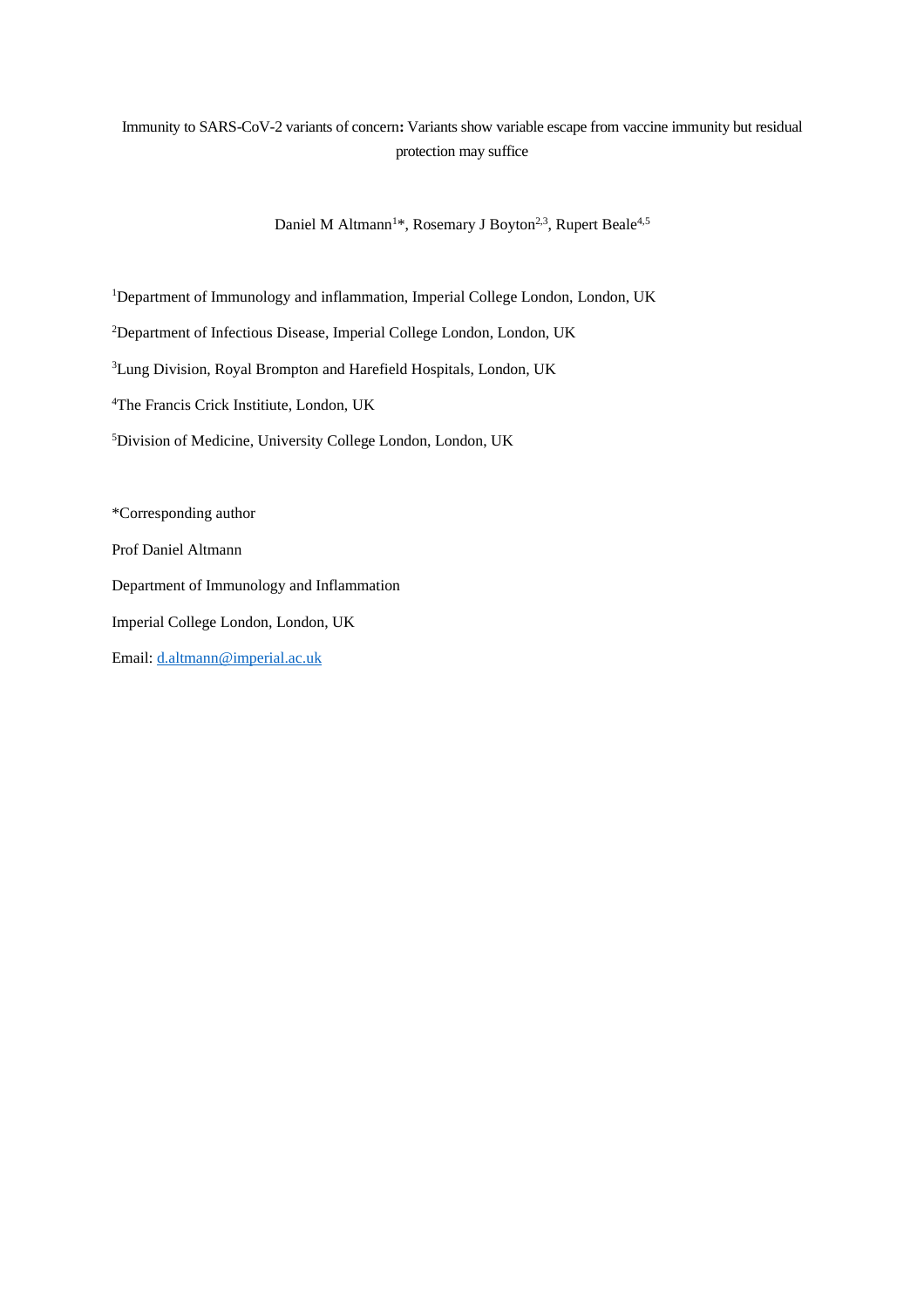Vaccine candidates based on spike, the glycoprotein that is essential for host cell entry by severe acute respiratory syndrome coronavirus 2 (SARS-CoV-2), were being designed within days of its reported sequence in January 2020. All the vaccines aim to prevent disease primarily (but not exclusively) by eliciting neutralizing antibodies that block spike and therefore prevent the ability of SARS-CoV-2 to infect cells. The 95% efficacy of the BNT162b2 messenger RNA (mRNA) vaccine (from Pfizer/BioNTech) heralded a series of results showing that eliciting neutralizing antibodies to spike strongly correlated with protection from disease in clinical trials of various vaccines. Currently, there is concern about reduced vaccine-induced immune protection to emerging variants that have mutations in the spike protein. On page XXX of this issue, Muik *et al*. (*1*) found reduced induction of neutralizing antibodies from BNT62b2. However, there is likely sufficient efficacy remaining to confer protection from symptomatic disease.

Coronaviruses are very large and complex compared to other RNA viruses (around 4 times the size of the hepatitis A virus genome) and their replication fidelity must therefore be higher. Despite this, once a pathogen has been allowed to infect more than 100 million people, it is not a surprise that sequence variants with a selective advantage emerge. Towards the latter part of 2020, just as regulators were granting approvals to a series of vaccines based largely on the wild-type, 'Wuhan' sequence spike antigen, several SARS-CoV-2 'variants of concern' emerged. These variants have potentially enhanced transmission, pathogenicity, immune escape, or a combination of all three.

The first sequences of a variant of concern that emerged in the UK, B.1.1.7 (also called 501Y.V1), emerged in September 2020. It includes 8 amino acid changes within spike. One of these, N501Y (Asn<sup>501</sup>→Tyr), increases the affinity of spike for its cellular target angiotensin-converting enzyme 2 (ACE2), and together with other less well characterized mutations has resulted in enhanced transmission (recognized since December), and possibly enhanced pathogenicity. Might this variant also escape antibody mediated immunity? Muick *et al.* examined the ability of immune sera from 40 older or younger 2-dose Pfizer vaccine recipients for neutralization of a pseudotype virus (a safe, surrogate virus engineered to express spike) carrying Wuhan sequence spike or all of the B.1.1.7 spike mutations. The sera had a wide range of neutralizing antibody titers measured against the 'Wuhan' spike, from around 1/50 to around 1/1200. Although there was a significant reduction in geometric mean titers for the younger (though not the older) cohort against the B.1.1.7 variant, the authors argue that, based on our understanding of other respiratory viruses such as influenza virus, an overall reduced titer of some 20% would not be predicted to meaningfully reduce vaccine efficacy. However, such findings confirm that the B.1.1.7 spike mutations impact not only transmission but also, immune recognition.

Another study looked in considerable detail at potential vaccine escape by B.1.1.7 *(2*). They considered immune sera from 23 vaccinees with a mean age of 82, analyzed at 3 weeks after a single dose of BNT162b2. Using a pseudotype virus carrying spike with all 8 mutations led to reduced neutralization for the majority of sera, by a factor of up to 6 fold. In this older cohort, the ablation of functional neutralization was more striking in those starting with lower antibody titers to the Wuhan sequence spike. A parallel dataset for pseudotype neutralization of Wuhan sequence or B.1.1.7 spike by mRNA-1273 (Moderna) or NVX-CoV2373 (Novavax) vaccinee sera detects a more marginal reduction in activity against the variant (*3*).

When population variation can mean that people develop diverse neutralizing antibody titers after vaccination, the extent to which a small drop in neutralization endangers protection from symptomatic disease depends to some extent on the immunogenicity of the vaccine and how much margin it leaves for protection. This issue is starting to be addressed by analyses of ChAdOx1 nCoV-19 (University of Oxford/AstraZeneca) vaccinees in the UK (*4*). Although neutralizing antibody titer against B.1.1.7 was reduced about 9-fold (from a mean of around 1/500 against wild-type virus), this did not affect vaccine efficacy because there was no enhanced susceptibility to infection [determined by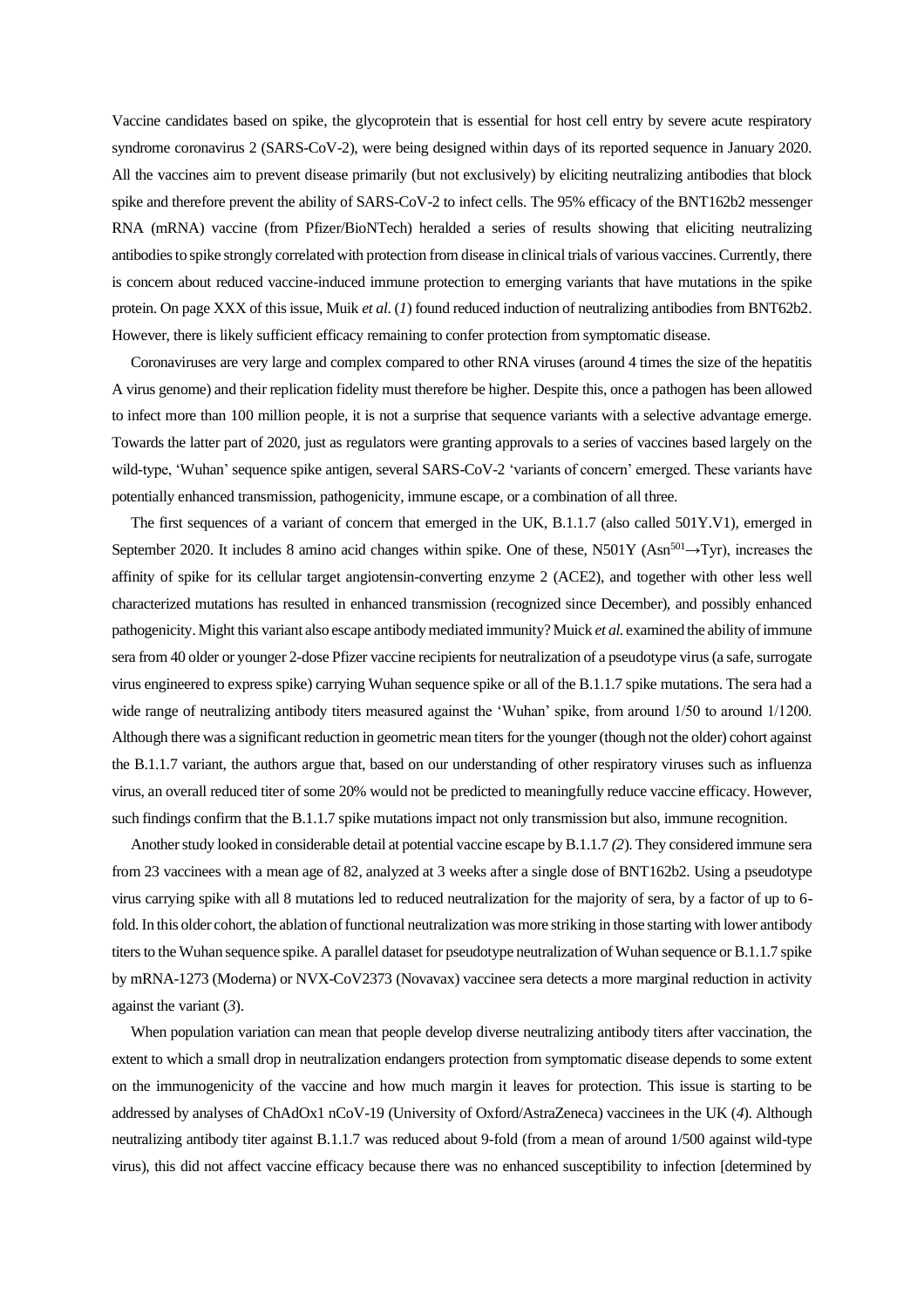polymerase chain reaction (PCR)] due to the variant among the 499 participants who became infected.

Although the B.1.1.7 variant has had massive impact in exacerbating caseload and severity across many countries, there is even greater concern about variants carrying additional immune evasion mutations, notably the E484K  $(Glu<sup>484</sup> \rightarrow Lvs)$  mutation found in the B.1.351 (501Y.V2) variant that emerged in South Africa, the P.1 variant found in Brazil, and sporadic examples from UK sequencing showing E484K on the B.1.1.7 background (*5*). That the immune evasion mutations, K417N (Lys<sup>417</sup> $\rightarrow$ Asn), E484K and N501Y, can arise in evolution experiments in vitro involving culture of SARS-CoV-2 in the presence of immune sera, offers caution against sub-optimal vaccination regimens (*6*).

Concern about the B.1.351 variant derives from analyses of its effects on neutralization activity. The variant shows substantial ablation of any virus-neutralizing activity of therapeutic monoclonal antibodies (mAbs) (*7*). Preliminary data suggest a reduced neutralizing response in sera from ChAdOx1 nCoV-2 vaccinees, and reduced efficacy in preventing mild-moderate COVID-19 (*8*). This supports the view that neutralizing antibody titer is the key correlate of protection (CoP). Although analysis based on loss of in vitro neutralizing activity by individual mAbs representing the three dominant classes of epitopes on spike offers strong evidence for immune evasion by the variants, the effect is less pronounced at the level of polyclonal immune serum after convalescence or vaccination. This suggests that the neutralizing repertoire is broader and more resilient than so far documented.

Findings from studies with mAbs offer caution for using these therapeutically, given their vulnerability to loss of individual epitopes and also their ability to drive selection of variants that can evade immune recognition. Of course, the flip side of this argument is that detailed mapping of the neutralizing antibody epitopes in spike can facilitate the design of broadly neutralizing vaccines and mAbs that can target numerous spike mutants (*9*). It has been posited that SARS-CoV-2 may continue to accumulate mutations that evade immune responses (*10*). But, as previously explored for other viruses such as HIV, immune evasion often comes at a biological fitness cost to the virus, tending to impose an upper limit to the number of mutations that can be afforded when faced with a broad, neutralizing antibody repertoire (*11*). Additionally, given that similar mutations arise recurrently in spike, presumably by convergent evolution in geographically distinct isolates, it is possible that the spike variants offering a survival advantage to the virus will be constrained and finite. Furthermore, a spike protein that mutates residues A, B, and C to evade antibodies recognition runs the structural risk of generating a new neutralizing epitope, D. Therefore, a finite number of iterative vaccines could target key variants, but this would not necessarily have to be reappraised annually as with influenza virus vaccines. Seasonal 'common cold' human coronaviruses tend to appear with two-yearly cycles, and recent data for one of these suggests that antigenic drift (mutations that undermine immune recognition) may underly escape from acquired immunity (*12*).

T cell immunity is likely to feature as an additional CoP against COVID-19 (13). The CD4<sup>+</sup> and CD8<sup>+</sup> T cell response encompasses specificity to several hundred epitopes across the entire SARS-CoV-2 proteome, the majority of which are unimpaired in the variants (*14, 15*). Even those T cell epitopes that are altered in the SARS-CoV-2 variants will in most cases bind to the different human leukocyte antigens (HLA) that present antigenic peptides to T cells, although binding affinities may be altered. It would be helpful to investigate whether T cell immunity is modified by the SARS-CoV-2 variants.

The assessment of variants on neutralization are complicated by the variability of pseudotype assays used in these studies. It would be helpful to have standardized live virus in vitro neutralization assays as internationally comparable reference points. As ever, these are discussions that must be tethered to some sense of CoP values. Although much debated, many researchers have the sense that people with a neutralizing antibody IC50 (half